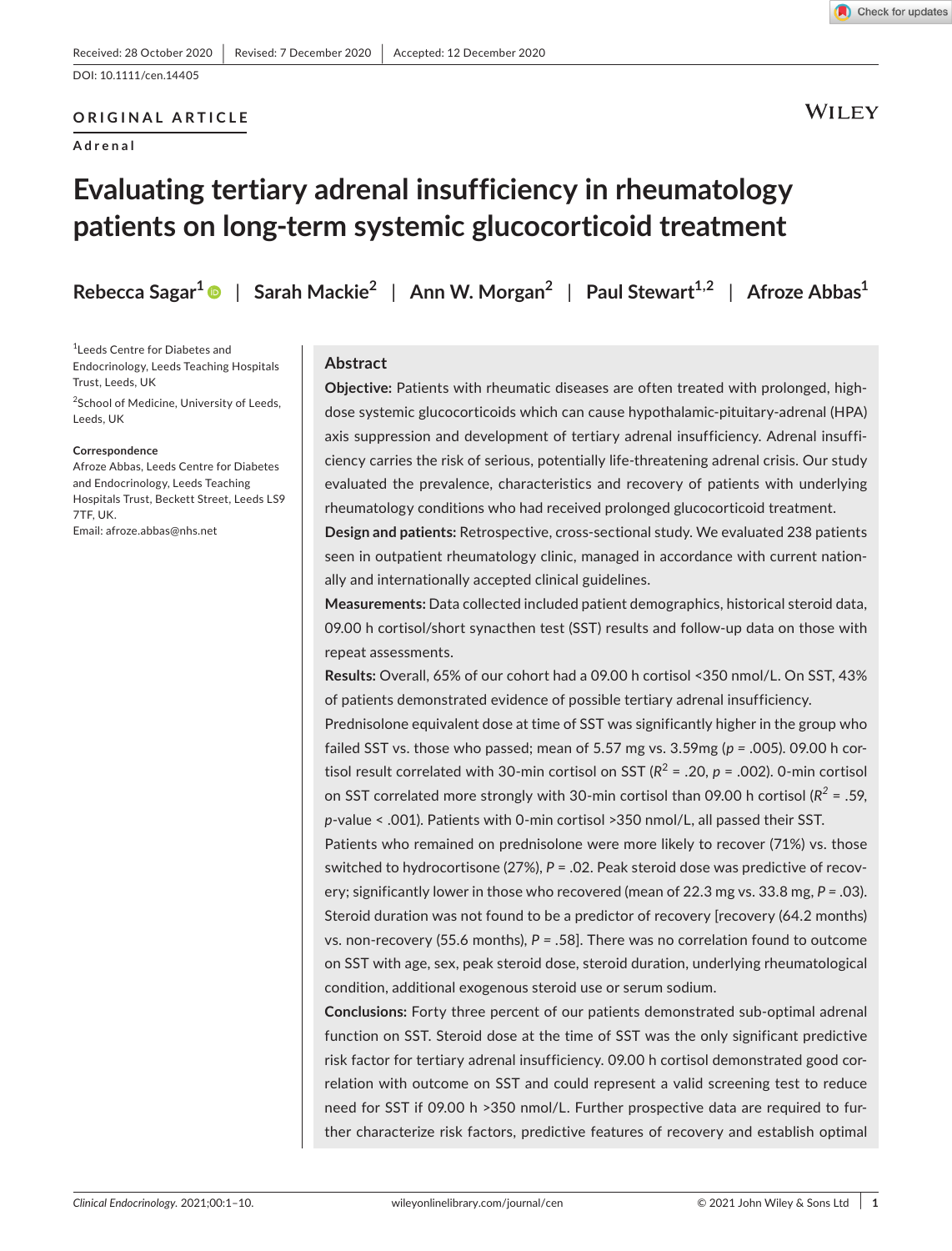management strategy of steroids (prednisolone vs hydrocortisone) to encourage adrenal recovery.

**KEYWORDS**

adrenal insufficiency, glucocorticoids, tertiary adrenal insufficiency

# **1**  | **BACKGROUND**

Prolonged, high-dose systemic glucocorticoid (GC) treatment is key in managing numerous rheumatic diseases, in particular polymyalgia rheumatica (PMR), giant cell arteritis (GCA) and the large vessel vasculitides.<sup>1-3</sup> Prolonged exposure to glucocorticoid therapy at doses above physiological levels, approximately equivalent to a daily dose of prednisolone 5 mg, can lead to suppression of the intrinsic hypothalamic-pituitary-adrenal (HPA) axis.<sup>4,5</sup> This is termed tertiary adrenal insufficiency and can become clinically significant following withdrawal from chronic exogenous GC intake presenting as potentially fatal adrenal crisis, or more commonly in a mild form with a number of non-specific symptoms including fatigue, nausea/vomiting, muscle aches or dizziness leading to reduced quality of life.<sup>6</sup> There is also a significant cardiovascular risk as reported by Wei et al.<sup>7</sup>

Whilst steroids provide good symptomatic relief for the underlying rheumatological problem, it has been previously shown the potential for adrenal insufficiency is under-recognized and under-investigated in this patient population.<sup>8</sup> In particular, evaluating symptoms for evidence of adrenal insufficiency can prove challenging with many of these symptoms overlapping with the features of their underlying rheumatological condition. Furthermore, suppression of the patient's HPA axis leads to an inadequate physiological cortisol response to situations of stress including illness and surgery which could be potentially fatal if not recognized and managed appropriately.<sup>9</sup>

Despite the risks of adrenal insufficiency, there is relatively little published data in this domain to guide clinicians, particularly rheumatologists, in the day-to-day evaluation, investigation and management of patients in a safe clinical manner.10–12 More data are available on managing respiratory patients, $13$  requiring glucocorticoid therapies who also have potential risk of tertiary adrenal insufficiency.

Our study aimed to evaluate the prevalence, characteristics and recovery of adrenal insufficiency in patients who had received prolonged glucocorticoid treatment for rheumatological conditions at a large UK teaching hospital with a catchment population of around 800,000 people.

# **2**  | **METHODS**

We retrospectively identified patients who had been seen in rheumatology outpatient clinics and evaluated for the possibility of adrenal insufficiency whilst attending for ongoing management of their underlying condition. Inclusion criteria included all patients over the age of 18 years of age, treated with glucocorticoid doses equivalent

to a daily dose of prednisolone 5 mg or greater for at least 3 months, and who had an initial adrenal function assessment of either 09.00 h cortisol and/or short synacthen test (SST) between January 2014 and September 2019. Patients included in the study and the investigations evaluated are represented in Figure 1 (flowchart).

Using electronic hospital records and clinical letters, we collected a full data series including demographics, primary rheumatological diagnosis, co-morbidities, indication for assessment of adrenal function, symptoms if present, cortisol results, prednisolone treatment including duration, maximum dose and dose at time of adrenal function test. We also collected management and follow-up data for the patients. We recorded whether patients had been switched to hydrocortisone or remained on prednisolone treatment. We also evaluated the characteristics of recovery in those who had further, future assessments of adrenal function, usually following referral to the endocrinology department.

All results were reviewed by a consultant endocrinologist and categorized. For 09.00 h cortisol, values <350 nmol/L were typically deemed to require further assessment by SST. The threshold of 350 nmol/L was largely based on published data (Woods et al $^{13}$ ) which demonstrated a normal cortisol response to SST in all cases if the 09.00 h cortisol was over 348 nmol/L.

Short synacthen tests were conducted as per local policy; following a basal (time 0-min) cortisol sample, 250 micrograms of synthetic tetracosactrin was administered either IM or IV and a further cortisol sample taken 30-min later. The local assay used is the ADVIA Centaur cortisol assay (Siemens). The assay has an analytical coefficient of variation of 4.5%. Manufacturer quoted cross-reactivity for the assay and prednisolone is 120%. The same cortisol assay was used for both 09.00 h cortisol and SSTs. Short synacthen tests were conducted in the morning, on either the specialist rheumatology or endocrine day units, predominantly between 08.30 and 10.00 h. These units conduct a large number of SSTs each year; all patients were advised to omit their prednisolone on the morning of the test and this was confirmed with each patient prior to testing. As the tests were carried out as part of routine clinical practice, mass spectrometry was not performed.

A post-synacthen administration (30-min) cortisol of 450 nmol/L was used as a threshold value for a normal or 'pass' response (>450 nmol/L) vs sub-optimal or 'fail' (<450 nmol/L) response.

#### **2.1**  | **Statistical testing**

Statistical analysis was carried out where appropriate for non-categorical data using Mann-Whitney's U test or unpaired *t*-test and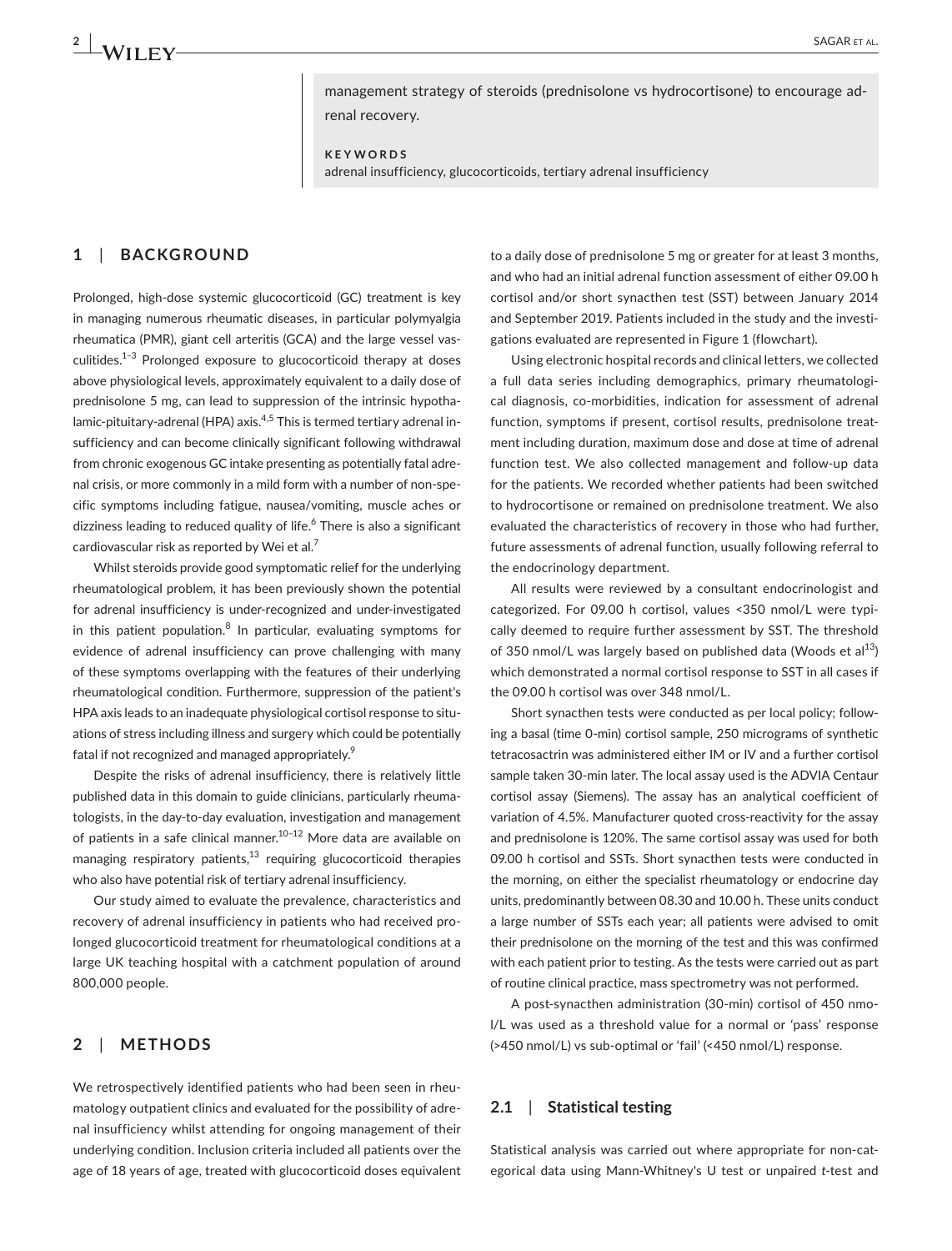

**FIGURE 1** Flowchart demonstrating patients throughout study. SST, short synacthen test. Pass/Fail threshold on SST defined as 450 nmol/L. Pass/Fail threshold on 09.00 h cortisol defined as 350 nmol/L. Boxes highlighted green are those who had an SST as part of their 'initial' assessment for adrenal insufficiency (either as 1st line or within 6 months of 09.00 h cortisol result); total number of patients who had an initial SST = 138

categorical data was analysed using Fisher's exact test/Chi-squared chosen based on sample size using PRISM 8.3.1 (November 2019). Data were checked for normal distribution where relevant.

### **3**  | **RESULTS**

As shown in Table 1, a total of 238 patients were included over the period of the study. There was a female preponderance (75% of patients were female), age range was from 24-92 years, with a mean age of 68 years. The single largest patient disease sub-group were those with PMR (45% total, Table 1), followed by GCA (21%), large vessel vasculitides (9%) and others (25% - comprising a range

of other pathologies, fully detailed in Table 1, including rheumatoid arthritis and SLE).

Thirty seven percent of patients used another form of exogenous steroid treatment (19% inhaled therapies, 60% received injected treatment, 10% used topical steroids and 10% received more than one of the mentioned forms of steroid treatment).

#### **3.1**  | **Assessing adrenal insufficiency**

We evaluated all 09.00 h cortisol values and initial SSTs to assess for prevalence of adrenal insufficiency. An overview of these results is shown in Figure 1.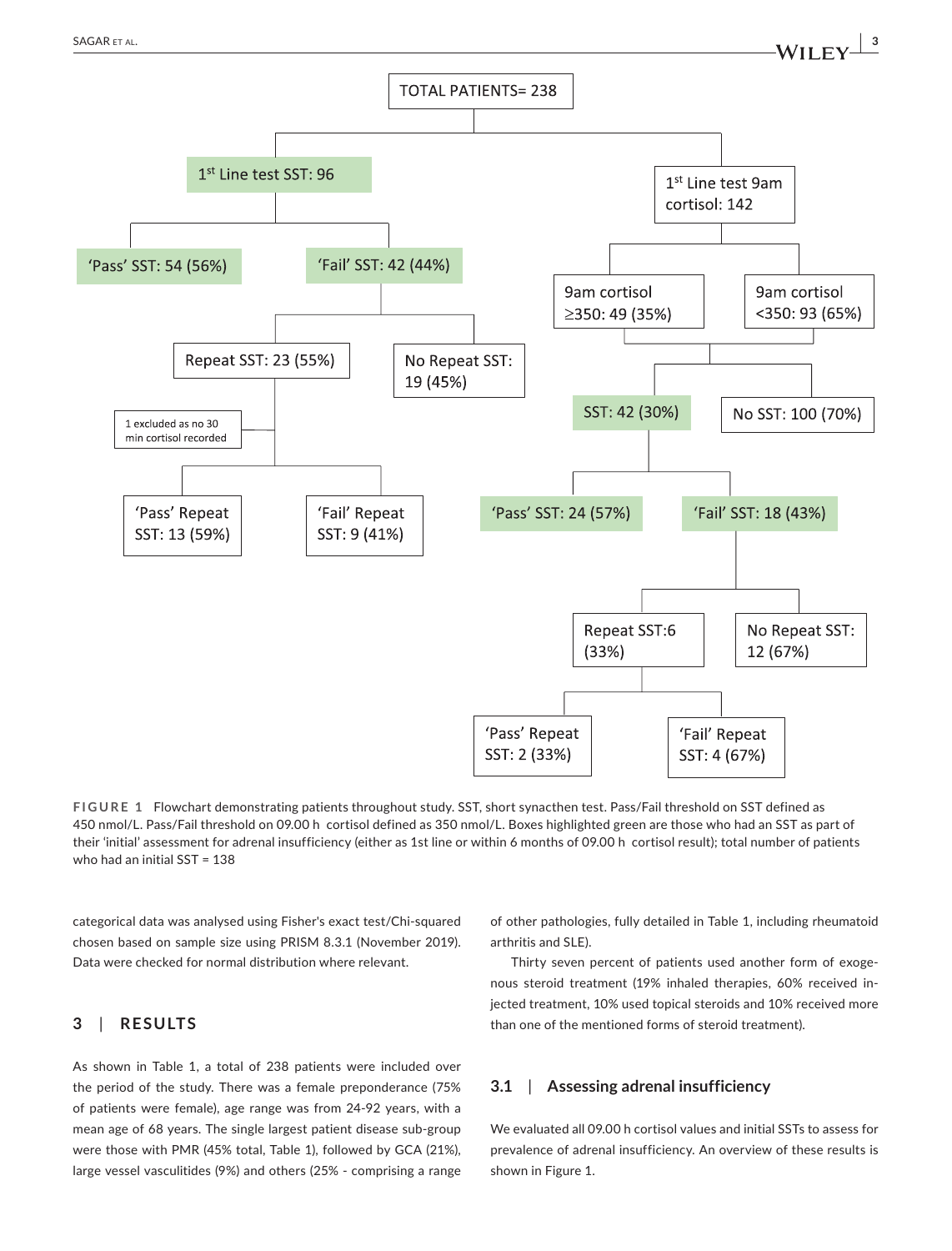|                                         | All $(n = 238)$                                                                                                                                                                                                                                                                                                                                                                                                                                                                                   | Sub-optimal SST<br>$(*450)$                                                                                                                                                                                                               | Optimal SST (>450)                                                                                                                                                                                                                                                                                                                                     | TABLE 1 Baseline demographics and<br>characteristics of all study population, |
|-----------------------------------------|---------------------------------------------------------------------------------------------------------------------------------------------------------------------------------------------------------------------------------------------------------------------------------------------------------------------------------------------------------------------------------------------------------------------------------------------------------------------------------------------------|-------------------------------------------------------------------------------------------------------------------------------------------------------------------------------------------------------------------------------------------|--------------------------------------------------------------------------------------------------------------------------------------------------------------------------------------------------------------------------------------------------------------------------------------------------------------------------------------------------------|-------------------------------------------------------------------------------|
| Age                                     | 71 years (24-92)                                                                                                                                                                                                                                                                                                                                                                                                                                                                                  | 70 years (34-92)                                                                                                                                                                                                                          | 72 years (24-92)                                                                                                                                                                                                                                                                                                                                       | sub-optimal ('fail') SST group and optimal<br>('pass') SST group              |
| Sex                                     | 179 female (75.2%)<br>59 male (24.8%)                                                                                                                                                                                                                                                                                                                                                                                                                                                             | 44 female (73.3%)<br>16 male (26.7%)                                                                                                                                                                                                      | 61 female (78.2%)<br>17 male (21.8%)                                                                                                                                                                                                                                                                                                                   |                                                                               |
| Underlying<br>condition                 | PMR 105 (44.1%)<br>GCA 50 (21.0%)<br>Vasculitides 22 (9.2%)<br>Other 61 (25.6%):<br>• Myositis/<br>dermatomyositis: 4<br>(6.6%)<br>$\bullet$ SLE: 9 (14.8%)<br>• Behcet's: 7 (11.5%)<br>• Arthritis (psoriatic,<br>IBD, erosive,<br>uncharacterized):<br>11 (18.0%)<br>• Rheumatoid<br>Arthritis: 18<br>(29.5%)<br>• Connective Tissue<br>Disease: 6 (9.8%)<br>• Ankylosing<br>spondylitis: 1<br>(1.6%)<br>· Sarcoidosis: 1<br>(1.6%)<br>• Sjogren's: $3(4.9%)$<br>· Still's disease: 1<br>(1.6%) | PMR 27 (45%)<br>GCA 17 (28.3%)<br>Vasculitides 6 (9.8%)<br>Other 10 (16.7%):<br>• Rheumatoid<br>arthritis: 2 (20%)<br>• Psoriatic arthritis: 2<br>(20%)<br>$\bullet$ SLE: 3 (30%)<br>• Behcet's: 2 (20%)<br>• Dermatomyositis: 1<br>(10%) | PMR 41 (52.6%)<br>GCA 19 (24.4%)<br>Vasculitides 5 (6.4%)<br>Other 13 (16.7%):<br>• Rheumatoid<br>arthritis 1 (7.7%)<br>• Arthritis (psoriatric/<br>erosive): 2 (15.3%)<br>$\bullet$ SLE: 3 (23.1%)<br>• CTD: $2(15.3%)$<br>• Behcet's: 2 (15.3%)<br>• Ankylosing<br>spondylitis: 1 (7.7%)<br>• Sjogren's: $1(7.7%)$<br>· Still's disease: 1<br>(7.7%) |                                                                               |
| Peak steroid<br>dose<br>(mean $\pm$ SD) | $29.2 \pm 16.3$ mg                                                                                                                                                                                                                                                                                                                                                                                                                                                                                | $27.7 \pm 13.7$ mg                                                                                                                                                                                                                        | $30.1 \pm 17.7$ mg                                                                                                                                                                                                                                                                                                                                     |                                                                               |
| Steroid duration<br>(mean $\pm$ SD)     | $63.5 \pm 53.4$ months                                                                                                                                                                                                                                                                                                                                                                                                                                                                            | $67.4 \pm 49.0$ months                                                                                                                                                                                                                    | $61.7 \pm 59.9$ months                                                                                                                                                                                                                                                                                                                                 |                                                                               |
| Steroid dose at<br>time of SST          | $4.5 \pm 4.12$ mg                                                                                                                                                                                                                                                                                                                                                                                                                                                                                 | $5.57 \pm 4.6$ mg                                                                                                                                                                                                                         | $3.59 \pm 3.56$ mg                                                                                                                                                                                                                                                                                                                                     |                                                                               |
| Other<br>exogenous<br>steroids          | 88/238 (37%):<br>Inhaled: 17/88 (19%)<br>Injected: 53/88 (60%)<br>Topical: 9 (10%)<br>Multiple: 9 (10%)                                                                                                                                                                                                                                                                                                                                                                                           | 25/60 (41.7%)<br>Inhaled: 9 (36%)<br>Injected:10 (40%)<br>Topical: 3 (12%)<br>Multiple: 3 (12%)                                                                                                                                           | 27/78 (34.6%)<br>Inhaled: 5 (18.5%)<br>Injected: 15 (55.6%)<br>Topical: 5 (18.5%)<br>Multiple: 2 (7.4%)                                                                                                                                                                                                                                                |                                                                               |
| Sodium<br>(mean $\pm$ SD)               | $140.5 \pm 3.04$ mmol/L                                                                                                                                                                                                                                                                                                                                                                                                                                                                           | $141.1 \pm 2.87$ mmol/L                                                                                                                                                                                                                   | $140.3 \pm 3.02$ mmol/L                                                                                                                                                                                                                                                                                                                                |                                                                               |

Of the 142 patients who had a 09.00 h cortisol as a first-line assessment of adrenal function, 93 (65%) had a <350nmol/L, our threshold value requiring further investigation for possible adrenal insufficiency. Of these patients who had a 09.00 h cortisol as the first-line test, 42 went on to have an SST with 18 (43%) demonstrating a sub-optimal response on SST.

Ninety six patients had an SST as the first-line test to investigate for possible adrenal insufficiency, with 42 (44%) responding sub-optimally. Thus, in total 138 patients had an SST to assess adrenal function, of these 60 (43%) were found to have sub-optimal adrenal response.

# 3.1.1 | 09.00 h cortisol

We evaluated the threshold value for a 09.00 h cortisol result that would require further assessment for possible adrenal insufficiency. This is represented in Figure 2. As shown, 80% of patients with a 09.00 h cortisol <100 nmol/L who had a subsequent SST, failed to reach a stimulated cortisol of >450 nmol/L. The failure rate on SST was shown to fall (*p =* .02) with each increasing cortisol range, down to 21% of those with a 09.00 h cortisol of 250-350 nmol/L failing subsequent SST. There was statistically significant correlation between 09.00 h cortisol as a predictor of 30-min cortisol level as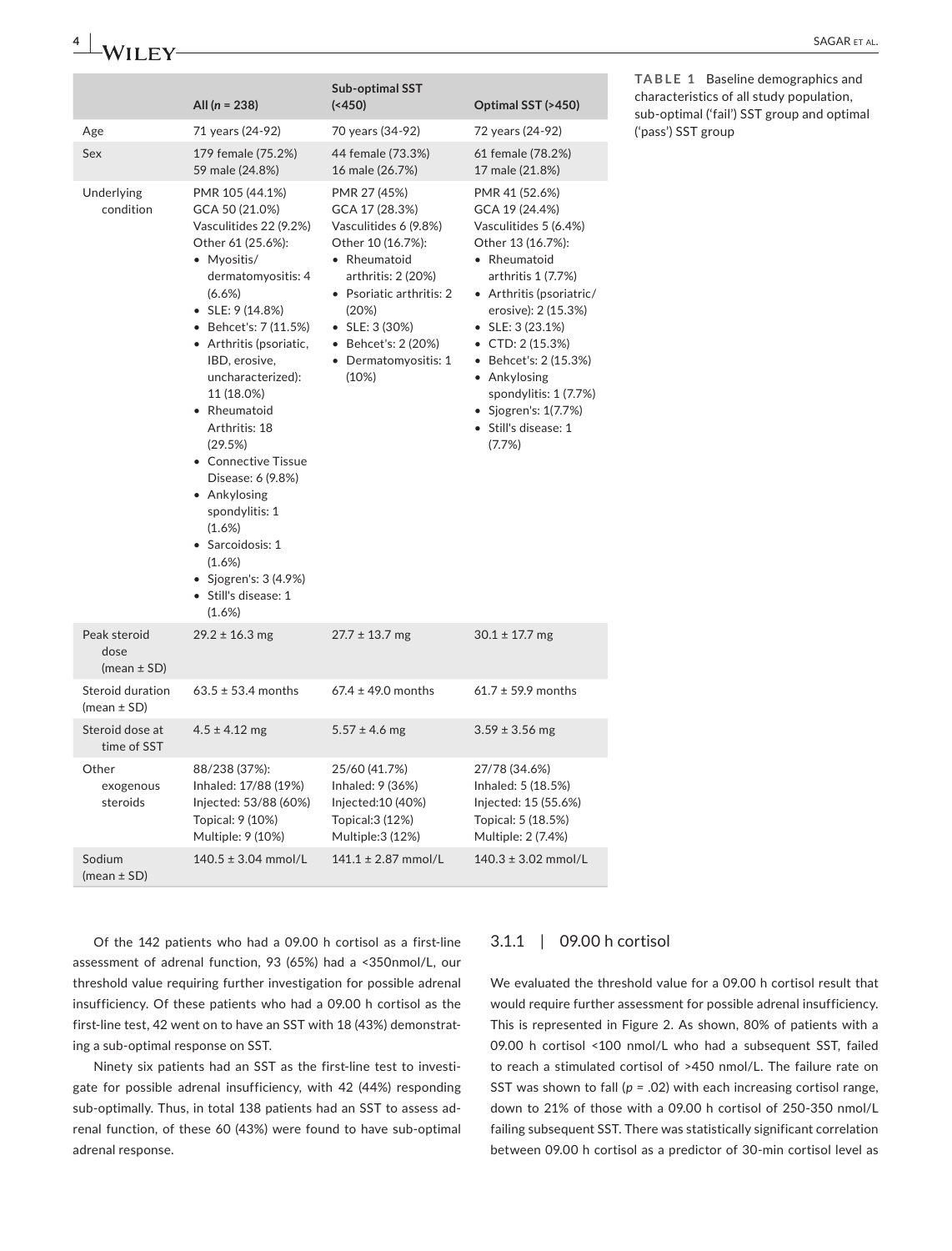

**FIGURE 2** 09.00 h cortisol as a predictor of 30-min cortisol level on SST and prevalence of adrenal insufficiency based on 09.00 h cortisol



**FIGURE 3** 0-min cortisol as a predictor of 30-min cortisol level on SST and prevalence of adrenal insufficiency based on 0-min cortisol on SST

per Figure 2 (*p*-value = .002). No patients with a 09.00 h cortisol >350nmol/L had a subsequent SST.

#### 3.1.2 | SST 0-min cortisol

As the 0-min cortisol on an SST was typically taken around 09.00 h, we also evaluated this to see if the results supported the 09.00 h cortisol cut-off of 350 nmol/L; similar results were demonstrated shown in Figure 3. With a 0-min cortisol <100 nmol/L, 100% of patients failed their SST. Again, increasing 0-min cortisol levels significantly correlated with falling failure rates on SST (*P* < .001). Of those with a 0-min cortisol >350 nmol/, none of the SSTs were abnormal. We also evaluated 0-min cortisol as a predictor of 30-min cortisol and found this correlated ( $R^2$  = .59, *p*-value < .001), also shown in Figure 3.

# **3.2**  | **Assessing risk factors for adrenal insufficiency**

#### $3.2.1$  | Age and sex

Thirty three male patients and 105 female patients had undergone an SST to assess adrenal function. 51.5% of the male patients had a pass result on SST vs. 58.1% of female patients (*p =* .51). The mean age (± standard deviation (SD)) of patients did not differ between the pass group 68.6 ( $\pm$  14.5) years and the fail group 69.5 (± 12.5) years.

#### 3.2.2 | Steroid use

We analysed historical steroid treatment data including maximum doses of steroid and duration of use. Glucocorticoid doses in this paper refer to prednisolone dose equivalent, patients on hydrocortisone had their doses converted to prednisolone equivalent (at a ratio of 4 mg hydrocortisone: 1 mg prednisolone). The mean peak dose (±SD) of glucocorticoid treatment amongst all 238 patients was 29.2 mg  $\pm$  16.3mg. The mean peak steroid dose in the fail group was  $27.7 \pm 13.7$  mg vs. a mean of  $30.1 \pm 17.7$  mg in the pass group, *P =* .39. Peak steroid dose was not correlated with 09.00 h cortisol (*P =* .40), 0-min cortisol on SST (*P =* .32) nor 30-min cortisol results (*P =* .25).

The mean duration of glucocorticoid treatment was  $63 \pm 53$  months across all patients. Just over half of the patients (52%) had been on steroids for 4 years or less.

We compared steroid duration vs. prevalence of adrenal insufficiency. There was no clear relationship between steroid duration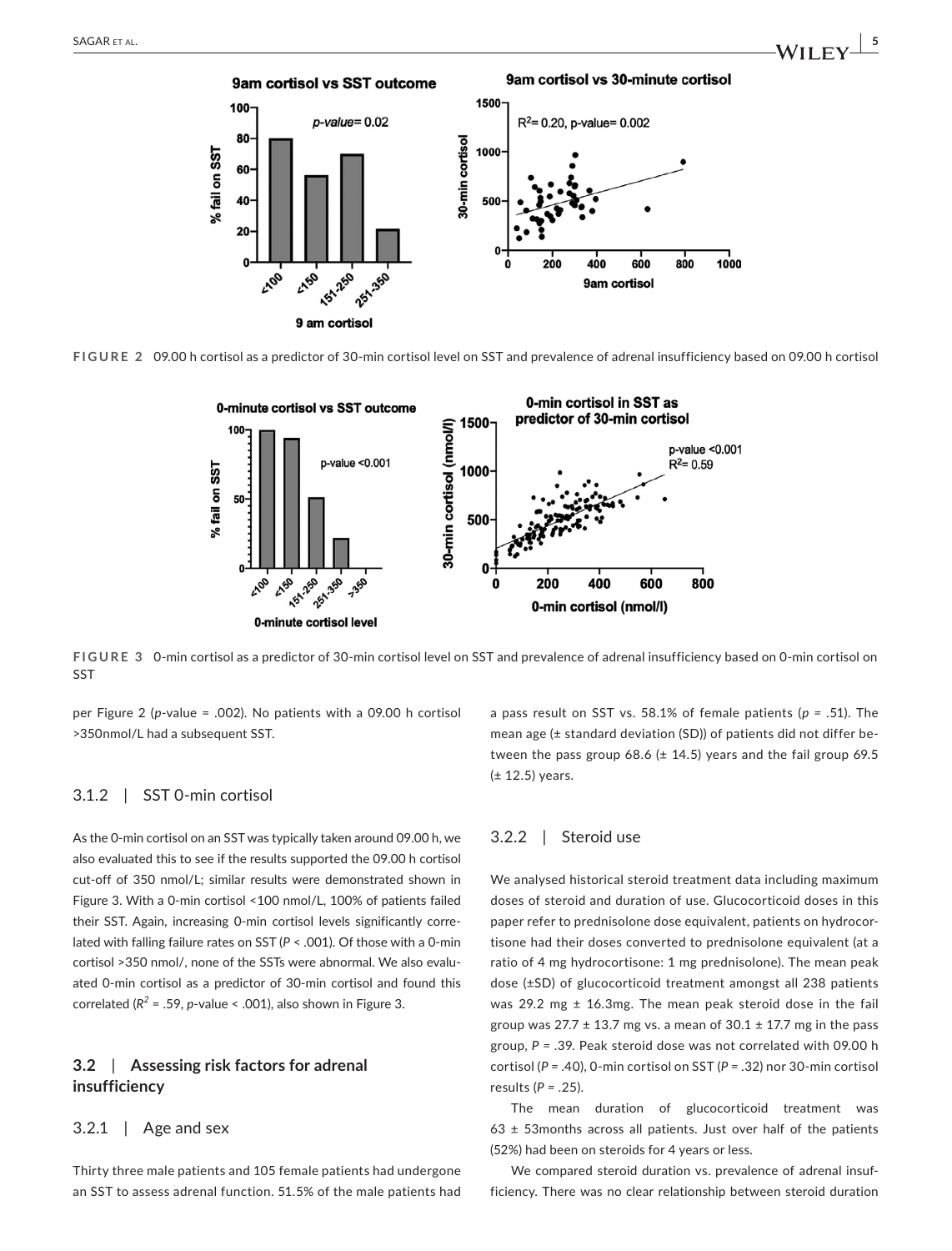and rate of pass or fail on SST; the mean steroid duration (±SD) in the fail group was  $67.4 \pm 49$  months and  $61.7 \pm 59.9$  months in the pass group (*P =* .11).

We also evaluated pass/fail rate on SST vs. steroid dose at the time of the SST. In the fail group, there was a higher mean steroid dose (daily prednisolone equivalent) of  $5.57 \pm 4.6$  mg compared with the pass group, mean 3.59 ± 3.56 mg (*P =* .005), as per Figure 4. Equally, increasing doses of prednisolone at the time of test showed increasing failure rate on SST as shown in Figure 4 (*P* < .001). With a dose of prednisolone <5 mg there was a 28.2% failure rate, increasing to 69.2% when dose was >7.5 mg.

#### 3.2.3 | Disease group

We compared the SST outcomes across the various primary rheumatological conditions, listed in detail in Table 1. 68 patients with a primary diagnosis of PMR had an SST performed, of these, 39.7% had sub-optimal response on SST. Of the 36 patients with a primary diagnosis of GCA, 47.2% had sub-optimal response. 54.5% of the 11 patients with an underlying vasculitis had sub-optimal response and 43.5% other those with a diagnosis in the 'other' category failed SST. There was no relationship established between underlying condition and response on SST (*P =* .77).

#### 3.2.4 | Serum sodium

We recorded patients' serum sodium level, closest to the date of SST (within 1 month), where available. Normal laboratory measurements on this assay were 133-145 mmol/L. Across the whole study patient population, the mean serum sodium was 140.5 ( $\pm$ 3.04) mmol/L. There was no correlation observed between serum sodium and SST outcome; mean of the pass group  $(\pm$  SD) was 140.3  $\pm$  3.02 mmol/L vs. 141.1  $\pm$  2.87 mmol/L in the fail group  $(P = .17)$ .

#### 3.2.5 | Other exogenous steroids

In total, 37% of the 238 patients were taking some other form of exogenous steroid (inhaled, injected, topical or a combination of more than one). There was no difference in pass/fail rate on SST seen between those on other exogenous steroids and those not, with 41.7% of patients with sub-optimal response on SST having taken other exogenous steroids vs. 34.6% of those who passed their SST (*P* = .40).

Thirty patients who received concurrent injected steroids in addition to oral glucocorticoids had an SST performed, with a 43% failure rate. 22 patients on other concurrent steroids (inhaled or topical) had an SST, with a failure rate of 55%. Those on no concurrent steroids who had an SST performed (86 patients) had a failure rate of 40.6% (*p*-value *=* .50).

#### 3.2.6 | Recovery

Of the 60 patients who demonstrated sub-optimal adrenal response on SST, 42 (70%) of these patients were referred to endocrinology for further opinion on investigation and management of their potential adrenal insufficiency.

Twenty nine of the 60 patients (48.3%) had an SST repeated at least once following the initial test to assess potential adrenal recovery, 1 was excluded from further analysis as the post-synacthen result was incorrectly processed. 13 of these 28 repeat SSTs (46.4%) remained abnormal. Those who demonstrated optimal response to synacthen stimulation (>450 nmol/L) on repeat SST were deemed to be in the 'recovery' group.

We also evaluated patients' time to recovery through assessment of time between failure on first SST and passing repeat SST, indicating recovery. The average time to recovery was  $23.1 \pm 15$  months.

The recovery group had a mean peak dose of steroid of  $22.3 \pm 11$  mg vs. a higher mean peak dose in the non-recovery group of 33.8 ± 15 mg (*p*-value = .03). There were no statistical differences in steroid duration between the recovery group (64.2  $\pm$  33 months)



**FIGURE 4** Pass/Fail on SST vs. mean steroid dose (daily prednisolone equivalent, mg) at the time that the SST was performed (± standard deviation) and grouping of prednisolone dose (mg) vs. failure rate on SST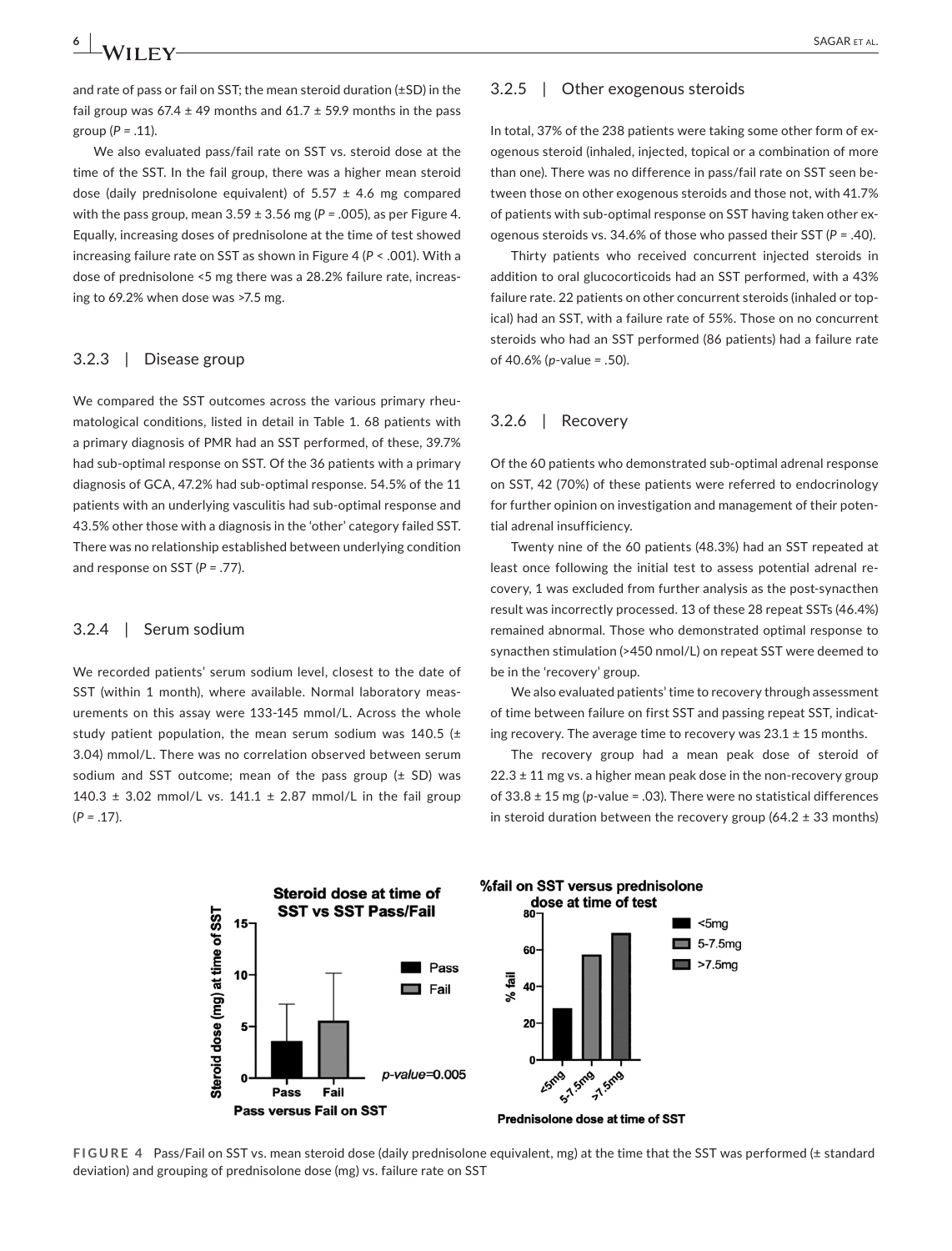and non-recovery group  $(55.6 \pm 48 \text{ months})$ , *p*-value = 0.58. (Figure 5).

Mean 30-min cortisol on initial SST in the non-recovery group was 318  $\pm$  96 nmol/L vs. 325  $\pm$  96 nmol/L in the recovery group (*p-*value = .84). Equally the 0-min cortisol on initial SST showed no significant difference between the two groups,  $132 \pm 81$ nmol/L in the non-recovery group vs.  $159 \pm 100$  nmol/L in the recovery group (*p-*value = .44).

### 3.2.7 | Hydrocortisone vs. prednisolone

The recovery pathway described is represented by Figure 7. Of the 60 patients with abnormal initial SSTs, 14 were switched from prednisolone to hydrocortisone and 46 patients remained on prednisolone.

Of those who were switched to hydrocortisone, 11 had repeat SST performed with 3 (27%) demonstrating recovery. Initial 0-min cortisol on SST in those switched to hydrocortisone was  $105 \pm 73$  nmol/L, mean 30-min cortisol was 239  $\pm$  82 nmol/L. The average time to recovery was 23 ± 9 months.

Of the 46 patients who remained on prednisolone, 17 had a repeat SST to assess potential recovery of adrenal function. 12 (71%) of these patients showed recovery, with an average time to recovery of  $22 \pm 16$  months. Initial 0-min cortisol on SST in those who remained on prednisolone was 155 ± 84 nmol/L, mean 30-min cortisol was 297 ± 99 nmol/L.

The initial SST 0-min and 30-min cortisol results may have been different between those switched to hydrocortisone and those who remained on prednisolone but numbers were small (*p*-value = .06 and .05 for 0-min and 30-min cortisol respectively). The difference in rates of recovery between the those who remained on prednisolone and those switched to hydrocortisone was significant, *p*value = .02 (Figure 6).

# **4**  | **DISCUSSION**

Based on SST results, our study demonstrated a prevalence of adrenal insufficiency of 43%, in patients with rheumatology conditions

(mainly PMR, GCA, vasculitis and rheumatoid arthritis) treated with systemic glucocorticoids selected following routine investigation with 09.00h cortisol or SST. Only a few studies have previously investigated the prevalence and characteristics of tertiary adrenal insufficiency in this group of patients requiring long-term glucocorticoid treatment.

Although not specific to patients with rheumatological diagnoses, Broerson et al conducted a meta-analysis looking into prevalence of adrenal insufficiency and characteristics of patients who had received glucocorticoid treatment of any form. Of the total 74 articles included, with a total of nearly 4000 patients, prevalence ranged from 4.2% (nasal administration) to 52.2% (intra-articularly) which is not dissimilar to the prevalence seen in our group.<sup>14</sup>

More closely matching our patient population, one recent study looked at a smaller number of patients (*n* = 47) with PMR and/or GCA, and reported a lower prevalence of adrenal insufficiency of 11%-30% depending on disease group.<sup>12</sup> Another study investigating adrenal insufficiency in 150 patients with a diagnosis of GCA alone demonstrated a prevalence of  $49\%$ ,  $^{15}$  more closely supporting the prevalence seen in our study. Similar studies looking at other patient groups, for example those with respiratory disease taking systemic glucocorticoid treatment, reported prevalence of between 14% and 63%.<sup>10</sup>

Whilst many of the patients in our study were on other exogenous steroids, particularly intramuscular, in addition to oral systemic glucocorticoid treatment; no correlation was seen between the pass/ fail rate on SST between those on additional exogenous steroids and those not. This suggests that it was primarily the use of oral steroids driving the patients' risk of tertiary adrenal insufficiency.

Age and sex do not seem to be relevant as risk factors for developing adrenal insufficiency. Interestingly, peak steroid dose did not correlate with a sub-optimal response on SST. Steroid duration did not show a clear correlation, but increasing prevalence of adrenal insufficiency was observed in those who had been on steroids for longer duration.

A higher steroid dose (daily prednisolone equivalent) at the time of SST did correlate with increased prevalence of adrenal insufficiency, with a mean daily dose of 5.57 mg in the fail group vs. 3.39 mg in the pass group. This indicates that patients on higher doses of daily



#### **FIGURE 5** Peak steroid and steroid duration as predictors of adrenal function recovery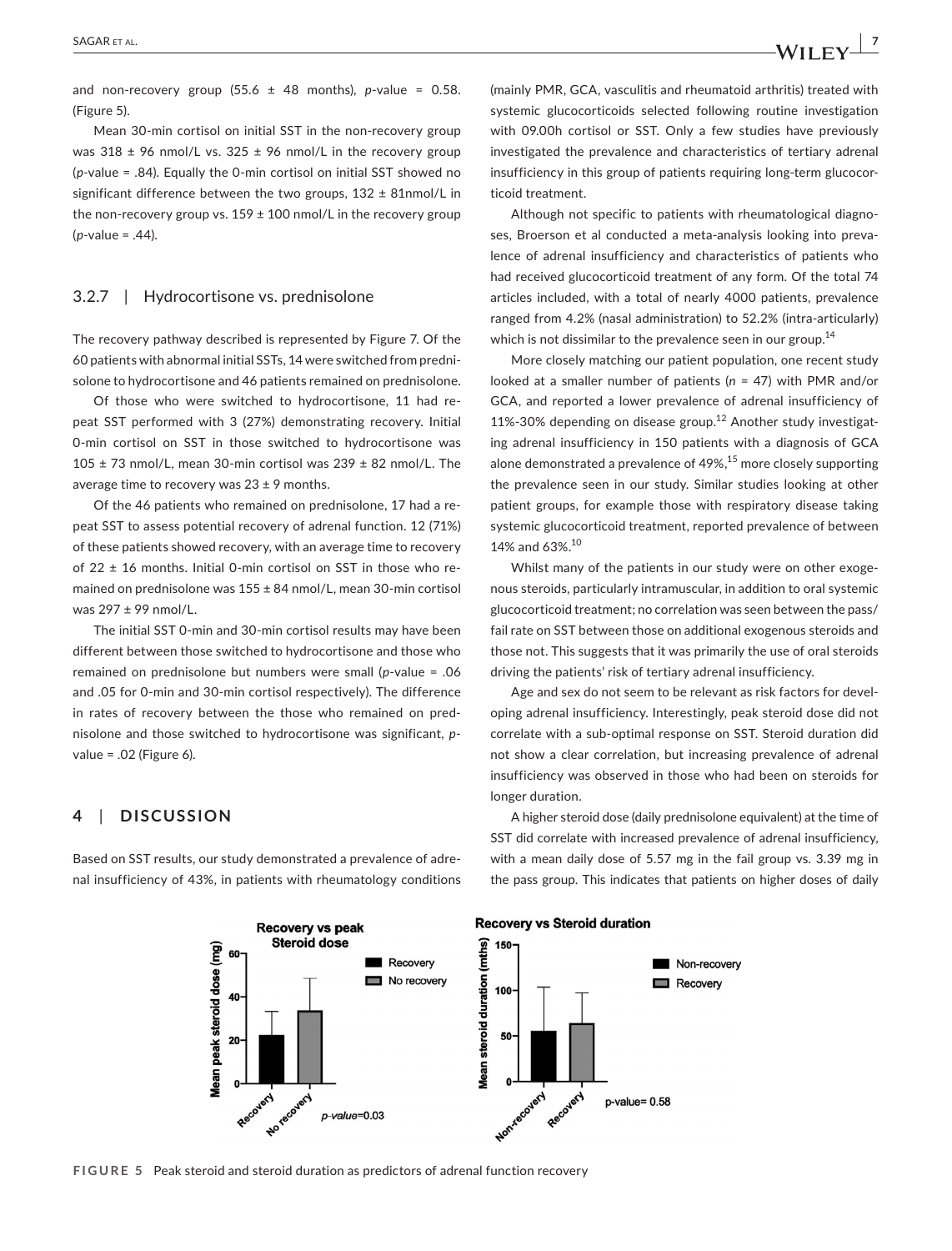prednisolone are more likely to have sub-optimal adrenal function. Equally, patients who are able to successfully wean to doses less than 5mg appear to have a lower risk of adrenal insufficiency. Our data suggest that conducting an SST to assess for adrenal insufficiency when patients reach a daily dose of around 5mg, may be more clinically appropriate than conducting the test when patients are on higher doses.

Similar prevalence of adrenal insufficiency was seen in all disease groups, ranging from 40% with a sub-optimal response on SST in those with PMR to 55% in those with an underlying vasculitis. However, the type of primary rheumatological condition was not predictive of failure on SST. Serum sodium at the time of SST was also not predictive of prevalence of adrenal insufficiency.

Overall, in terms of predictive risk factors for adrenal insufficiency, steroid dose at time of SST was the only clear identified factor however further prospective data would be required to evaluate in greater detail.



**FIGURE 6** Hydrocortisone switch vs. remaining on prednisolone; rates of recovery

Woods et al $^{13}$  established that in respiratory patients at risk of tertiary adrenal insufficiency, a safe 09.00 h cortisol threshold was 348 nmol/L, with 100% of the patients with a 09.00 h cortisol over this value having normal response to synacthen during SST. Although our study used a different assay to Woods et al, a cut-off of 350 nmol/L was based on locally agreed practice for excluding possible adrenal insufficiency. From our results, this threshold of 350 nmol/L seemed valid, with reducing incidence of abnormal SST results as the 09.00 h cortisol moved towards 350nmol/L and all patients with a 0-min cortisol >350 nmol/L having a normal SST (Figures 6 & 7).

This would suggest that in terms of investigating patients, a 09.00 h cortisol result greater than 350 nmol/L, on the assay used in our study, should negate the need for further investigation such as SST or referral to endocrinology specialists when a daily prednisolone dose of 5 mg has been reached.

A key area in the management of these patients with confirmed tertiary adrenal insufficiency is establishing optimal management for recovery. There is very little data in this area. Recovery was defined in our cohort as patients with an initially sub-optimal SST result with subsequent testing at least 3 months later demonstrating a normal response (>450 nmol/L) to synacthen stimulation.

Switching patients to hydrocortisone may be appropriate in tertiary adrenal insufficiency in order to provide physiological glucocorticoid cover over a 24-h period and to better support 'steroid sick day rules'. Additionally, given the shorter half-life of hydrocortisone there may be a theoretical benefit in promoting HPA axis recovery. Our data showed that of the 28 patients who had repeat SST, those who remained on prednisolone had a greater rate of recovery (71%) compared with those who switched to hydrocortisone (27%), *P =* .02. This could suggest that, at least in this patient group, the switch to hydrocortisone provided no advantage, and remaining on prednisolone was actually better for adrenal recovery. However, 0-min and 30-min cortisol results on initial SST in the prednisolone group may be higher than those switched to hydrocortisone, and thus could



**FIGURE 7** Flowchart demonstrating the pathway of potential adrenal recovery following initial failure of SST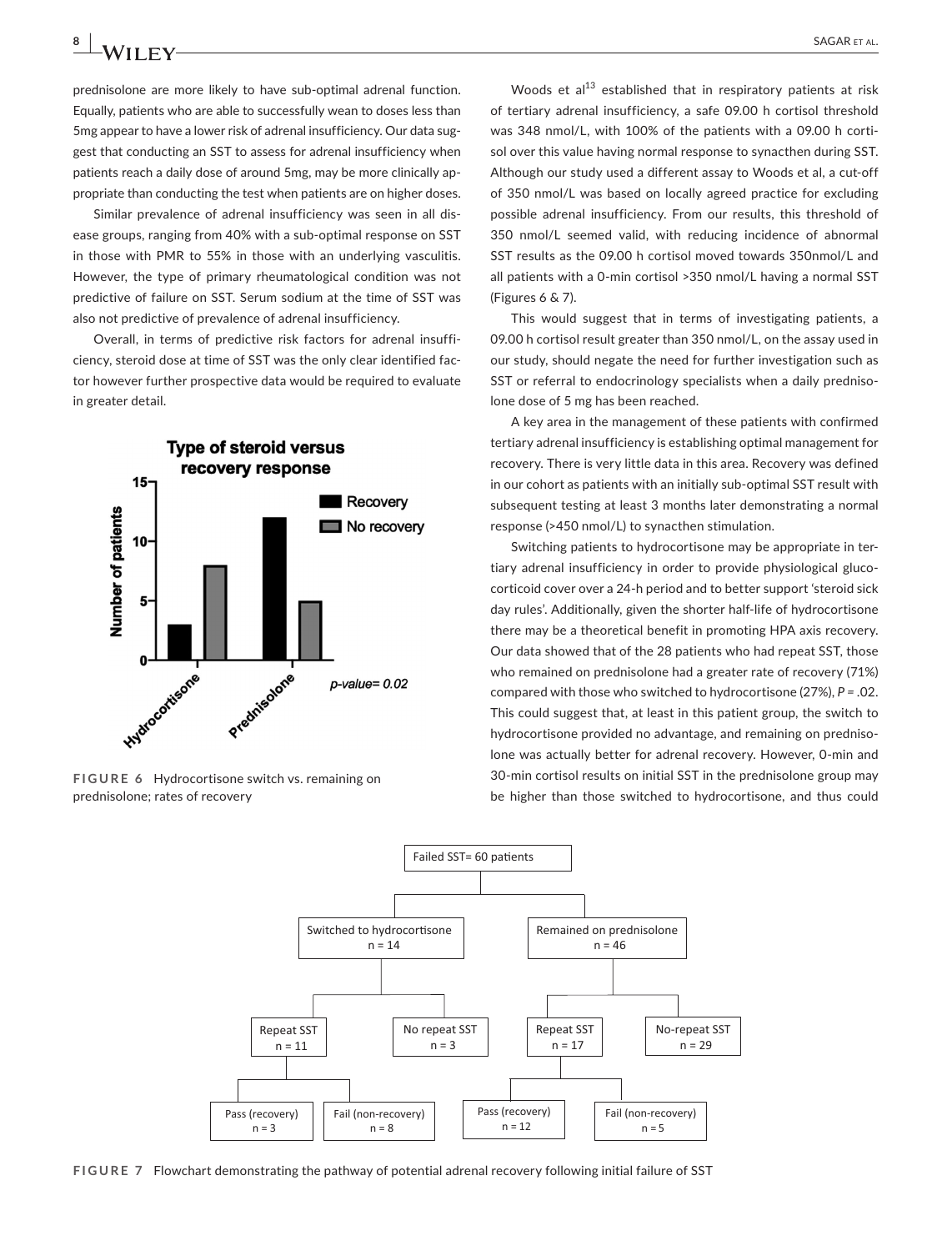represent a potential confounder. Numbers were relatively small in the recovery group and further data collected prospectively would be required to properly investigate management options for recovery. Additionally, given the retrospective nature of the study we were unable to accurately collect information of steroid tapering and how this would influence recovery. Although this was an interesting observation from the data collected, it was not the main focus of the study.

Our study supports the notion that the greater the peak dose of steroids, the less likely the chance of recovery, with a greater mean peak dose in the non-recovery group. A large initial prednisolone dose is common treatment in this patient cohort, with a dose of >40 mg prednisolone frequently used as first line in treatment guidelines including for GCA, the vasculitides and connective tissue disorders. Interestingly, we did not find a statistical difference between duration of treatment affecting adrenal recovery in the prednisolone vs. hydrocortisone groups. Again, this may relate to inaccuracies in data collection due to retrospective use of electronic patient records and thus prospective collection of the same data would be beneficial.

The greatest strength of our study was its size compared to existing published data. In addition, it provides an accurate representation of challenges facing rheumatologists in assessing and managing these patients in routine clinical practice. Additionally, our results suggest relatively few clear predictors for developing tertiary adrenal insufficiency and thus supports the need for a clear and robust protocol to aid rheumatologists in systematic evaluation of these patients.

The main limitation of our study is the retrospective nature of the design. In particular, steroid duration data may not be wholly accurate although has been collected as far as possible from a thorough electronic record system. We would also have ideally recorded total cumulative dose to see the impact on development of tertiary adrenal insufficiency and recognize that this is a limitation with the data. In addition, again given the retrospective nature of the study, there was an element of selection bias; with a large proportion of patients being investigated for possible adrenal insufficiency rather than routinely. Additionally, during this time period, 09.00 h cortisol was sometimes used preferentially due to a national synacthen shortage. Furthermore, ideally, we would have investigated the effect of cumulative steroid dose as a predictor of adrenal insufficiency but given the common practice of tapering steroid doses whilst managing the underlying condition, this could not be collected accurately and was therefore excluded. Finally, we have relatively few numbers in the recovery group and thus is difficult to establish true trends in the data.

Prospective data are required to further characterize the risks for adrenal insufficiency in this patient group. In addition to collecting further data in a prospective manner on the risk factors explored in this study, particularly with regards to cumulative steroid doses, other factors including blood pressure and specific symptom data would also be useful. Further data collection with greater numbers of patients to establish the best management strategy between

careful tapering of prednisolone vs. switching to hydrocortisone to encourage adrenal recovery would also be a priority.

# **5**  | **CONCLUSION**

Our study highlights the high prevalence of tertiary adrenal insufficiency as a result of glucocorticoid treatment of rheumatological conditions. With almost half of the patients in our study demonstrating some degree of lack of response to synacthen stimulation, there is an urgent need for establishing a standardized approach to the evaluation and management plan for these patients. Establishing presence of tertiary adrenal insufficiency in these patients is important both for the management of their underlying condition in terms of ongoing steroid treatment but also in providing timely and effective sick day rule education for patients to avoid the risk of an adrenal crisis.

There is a clear need for further prospective data in this area, to guide evaluation and assess the clinical consequences of tertiary adrenal insufficiency, to optimize management and predict recovery of endogenous adrenal function.

#### **ACKNOWLEDGEMENT AND AUTHOR CONTRIBUTION**

RS and AA conceived the idea and designed the initial project. SM and AA refined the project design. SM, AVM and AA implemented protocols to facilitate data collection into clinical practice. RS collected data. RS and AA analysed and interpreted data. RS and AA wrote the first manuscript draft. SM, AVM and PS provided ideas and input for subsequent drafts. All authors contributed to the final manuscript.

#### **CONFLICT OF INTERESTS**

RS: Nothing to disclose. SM: Consultancy on behalf of her institution for Roche, Chugai, Sanofi; Support from Roche to attend EULAR conference in 2019; investigator on clinical trials for Sanofi, GSK; Patron of the charity PMRGCAuk. AM: Consultancy on behalf of her institution for Roche, Chugai, Sanofi and GSK for work unrelated to this manuscript. PS: nothing to disclose. AA: Nothing to disclose.

#### **DATA AVAILABILITY STATEMENT**

The data that support the findings of this study are available on request from the corresponding author. The data are not publicly available due to privacy or ethical restrictions.

#### **ORCID**

*Rebecca Saga[r](https://orcid.org/0000-0001-7972-3321)* <https://orcid.org/0000-0001-7972-3321>

#### **REFERENCES**

- 1. Alexrod L. Glucocorticoids. In: Kelley W, Harris E, Ruddy S, Sledge C, eds. *Textbook of Rheumatology*. Philadelphia, PA: WB Saunders Company; 1993:779-796.
- 2. Dasgupta B, Borg FA, Hassan N, et al. BSR and BHPR guidelines for the management of polymyalgia rheumatica. *Rheumatology (Oxford)*. 2010;49(1):186-190.